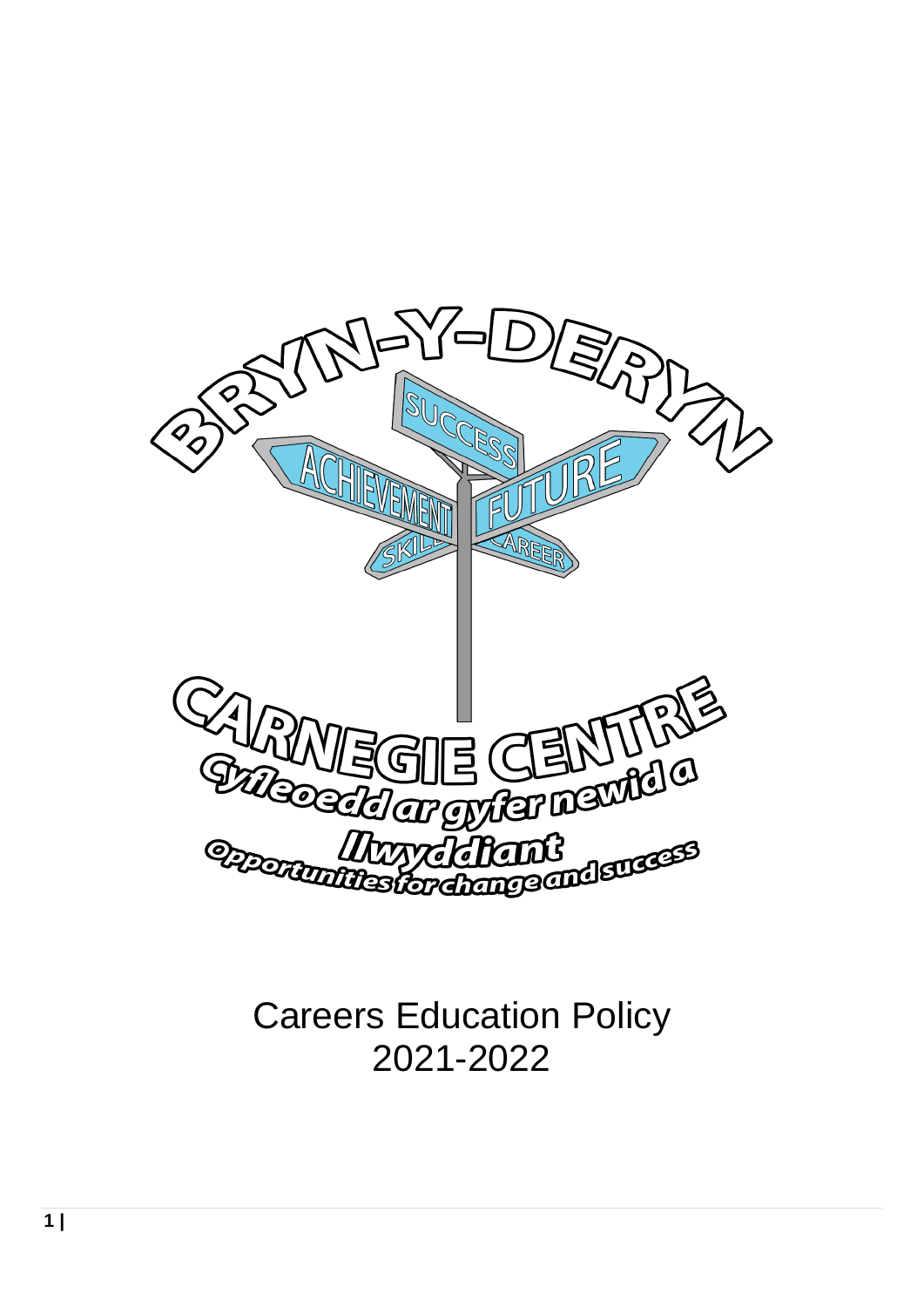

## **For the purpose of this guidance / document / policy**

## **Bryn y Deryn (BYD) means BYD & Carnegie Centre (CC)**

### **Rationale**

Learners need to be equipped to take their place in a rapidly changing World of Work within the global economy. Careers and Work-Related Experiences, (CWRE) is about the relationship between learners, and the World of Work, enabling them to see the value of education, qualifications, and skills. CWRE is part of the curriculum for all 11 to 16-year olds and it is also part of the requirements of the Curriculum at BYD.

Under the New Curriculum for Wales, Careers now forms an integral part of the curriculum and should be explored through every AOLE. For settings similar to BYD & EOTAS current guidance is that they must secure learning & teaching in the Health and Wellbeing Area of Learning and Experience, and in the other Areas as far as that is appropriate to the individual learner.

Settings such as BYD will be required to secure learning & teaching in the mandatory cross-curricular skills. A progression code with mandatory elements will ensure there is consistency in the approach in progression in the school curricula. This will help support settings similar to BYD & EOTAS in considering the appropriate curriculum for each of their learners.

The four purposes are at the heart of our work and curriculum. They are the starting point for all experiences and support our learners to develop into:

- ambitious, capable learners ready to learn throughout their lives
- enterprising, creative contributors, ready to play a full part in life and work
- ethical, informed citizens of Wales and the world
- healthy, confident individuals, ready to lead fulfilling lives as valued members of society

### **Aim**

This policy recognises that all learners are entitled to excellent quality provision for Careers Education Guidance, which aims to meet the outcomes set out in the **current** Careers and the World of Work Framework, within the curriculum that supports personal development and lifelong careers.

We work in partnership with local work-based provisions, further education establishments, parents, carers, learners, employers and under the predominant guidance of Careers Wales to ensure that:

- Learners can develop the attitudes and values required for employability and lifelong learning
- Manage their individual learning pathways and make effective career choices
- Develop the skills required by employers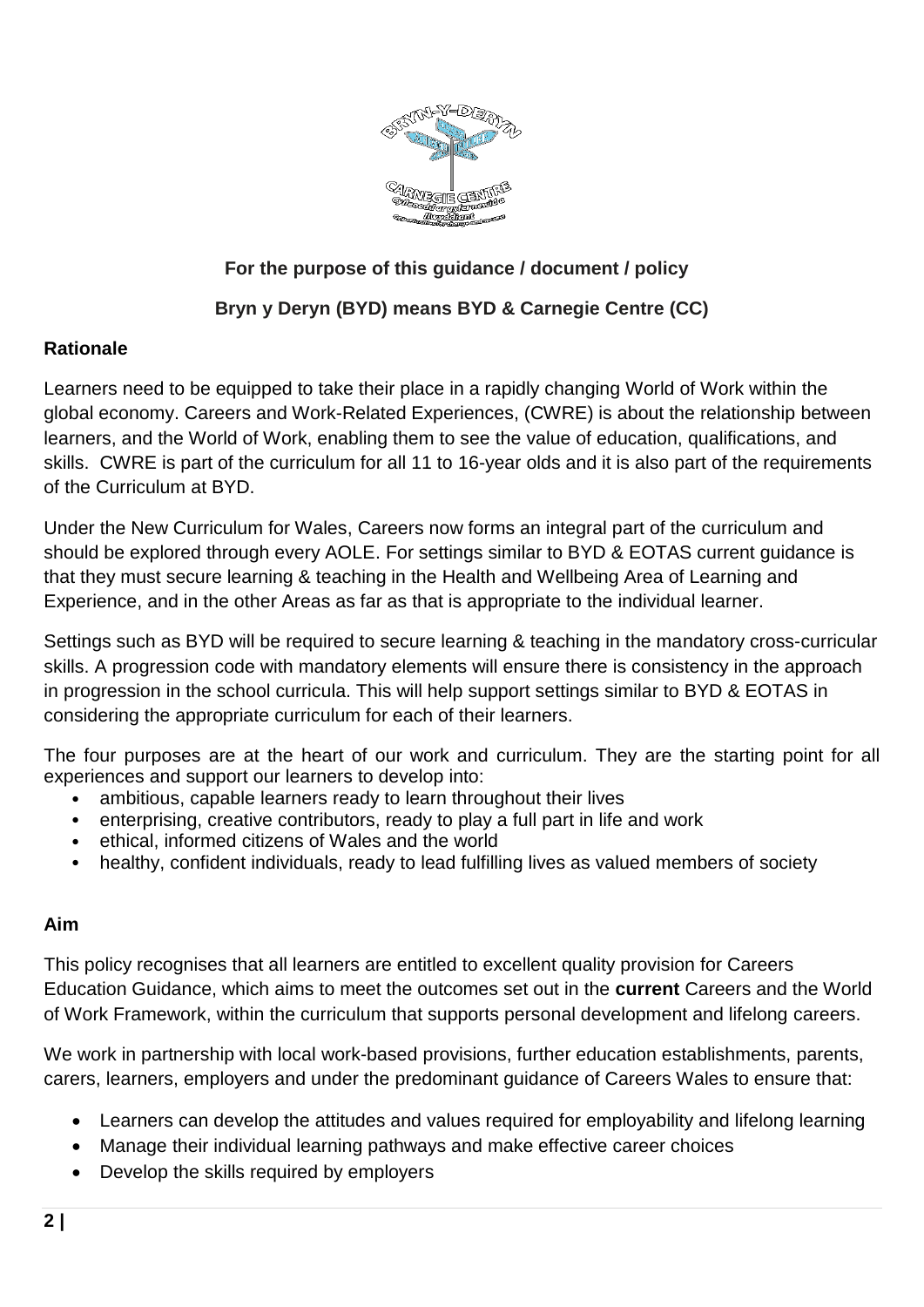- Become entrepreneurial
- Be motivated to face the challenges, choices, and responsibilities of adult life

# **Organisation**

Head of Centre oversees the team that coordinate Careers and the World of Work provision, aided by the Assistant Head within the school. Both the Head of Centre and Assistant Head work in close consultation with the Career Wales Advisors and other staff as appropriate. The Head of Centre / Assistant Head coordinates VAP meetings to check progress.

Most of the CW provision is delivered principally via a PSE Programme which is delivered to learners at our Pupil Inclusion Project Centre (PIP). The content of the programme is linked to PSE and aims to meet the needs of individual learners, and is linked to a variety of accreditation opportunities which follow closely the recommendations of AQA PSE. In addition, a series of separate events act as focal points for careers provision in Year 10 and 11.

Vocational Provision is delivered through a one-day work-based placement both at BYD and various provisions across Cardiff for the learners. Through career choice discussions with individual learners the Assistant Head then looks at a more tailored placement for the individual learner which supports progress and attendance. Most of the work-based placements provide the opportunity for learners to achieve further BTEC or City and Guilds qualifications. Other work-based placements provide the learners with a long-term work experience placement.

Learners are given the opportunity to experience a variety of careers related experiences, including careers fayres, employer engagement activities and other learning opportunities provided by external agencies. All of which provide learners with a broad knowledge of skills and opportunities that aide career planning.

At PIP every opportunity is taken to visit Post 16 Educational and Training providers, take part in taster sessions and to take part in competitions that stimulate learners and to raise the profile of CW. A planned series of activities is produced along with Support from Early intervention & Prevention and Careers Wales teams as part of the summer transition initiative to reduce those learners that are identified as not likely to make a successful transition to Post 16 Education, Training or Employment and offer appropriate support.

## **Monitoring and Review**

The quality of provision is evaluated formally and informally at the end of every element e.g. via end of module evaluation sheets, feedback forms and IV's of those units delivered. Furthermore, monitoring and review is the main focus of the VAP meetings between the Head of Centre, Assistant Head, Career Wales Advisor, Lead Worker and Centre Manager at the Pupil Inclusion Project.

The Partnership Agreement with Career Wales is reviewed annually. Partnership meetings are conducted termly to identify areas of improvement and evaluations are undertaken regularly. The results of this will be communicated to the Management Committee.

## **Development**

The policy and practice are based firmly on the criteria of best practice contained in the Careers Wales Mark, which the school has successfully achieved. (This accreditation is currently reviewed